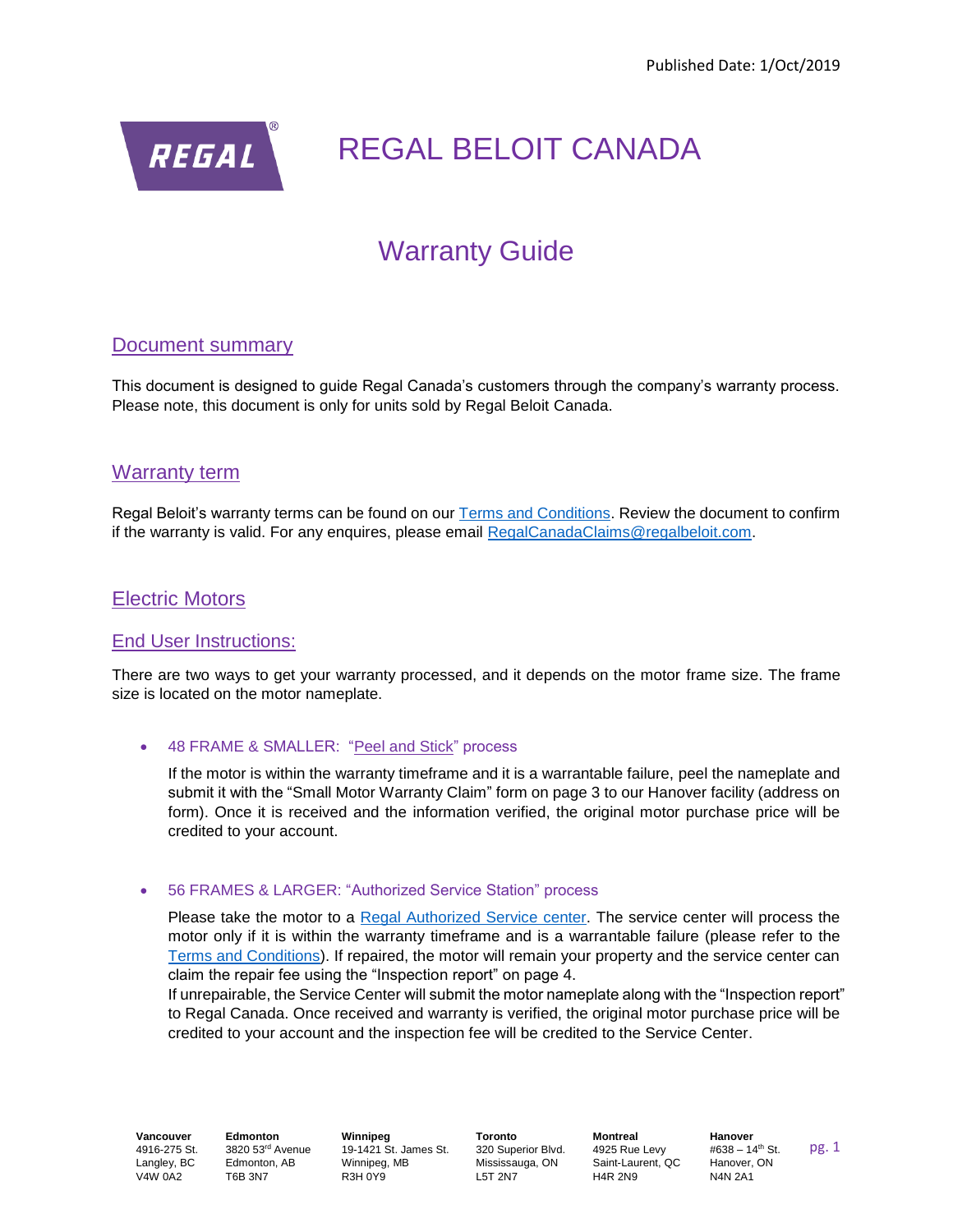# Service Center Instructions:

Only process claims for motors with 56 frame size and above. Smaller motors qualify for the "Peel and stick" policy found in the section above. Motors must be within the warranty timeframe and it must be a warrantable failure.

If the unit is repaired, the motor will remain the customer's property and you can claim the repair fee using the "Inspection report" on page 4. Please pay attention to the warranty repair allowances on the form. If the repair will exceed the allowance, please contact [RegalCanadaClaims@regalbeloit.com.](mailto:RegalCanadaClaims@regalbeloit.com)

If unrepairable, the Service Center will submit the motor nameplate along with the "Inspection report" to Regal Canada. Once received and verified, the original motor purchase price will be credited to the customer's account and the inspection fee will be credited to the Service Center. Please note, the service station has an option to provide a replacement to the customer and Regal will instead credit the service center for the cost of the replacement unit. Please specify on the form.

Submit all forms to Regal Beloit Warranty department, 638 14th street, Hanover, ON, N4N 2A1.

NOTE: If warranty claim refers to a quality issue (defined as a large number of the same units with the same failures) please contact Regal Beloit Canada Warranty Department.

# Drives and Controls

12 months warranty from date of sale from Regal Beloit. Email [RegalCanadaClaims@regalbeloit.com](mailto:RegalCanadaClaims@regalbeloit.com) about your claim. An RMA will be issued to you to return the unit for inspection and repair.

All non-warranty AC Tech units and SPEEDMASTER AC units will have a USD \$100 inspection fee billed to the customer. If returned units under warranty are deemed non-warranty a \$100 inspection fee will be billed to the customer.

# **Gearing**

12 months warranty from date of sale from Regal Beloit. Email [RegalCanadaClaims@regalbeloit.com](mailto:RegalCanadaClaims@regalbeloit.com) about your claim. An RMA will be issued to you to return the unit for inspection and repair.

# Brakes and Brake Parts

12 months warranty from date of sale from Regal Beloit. Email [RegalCanadaClaims@regalbeloit.com](mailto:RegalCanadaClaims@regalbeloit.com) about your claim. An RMA will be issued to you to return the unit for inspection and repair.

Stearns units will have a USD \$100 inspection fee billed to the customer if returned units are deemed non-warranty.

# **Others**

For enquires about all other units, please email [RegalCanadaClaims@regalbeloit.com](mailto:RegalCanadaClaims@regalbeloit.com)

#### *The above are general procedures only and do not constitute a warranty statement. All warranties are subject to the Terms and Conditions.*

**Vancouver** 4916-275 St. Langley, BC V4W 0A2

**Edmonton** 3820 53rd Avenue Edmonton, AB T6B 3N7

**Winnipeg** 19-1421 St. James St. Winnipeg, MB R3H 0Y9

**Toronto** 320 Superior Blvd. Mississauga, ON L5T 2N7

**Montreal** 4925 Rue Levy Saint-Laurent, QC H4R 2N9

**Hanover**  $#638 - 14^{th}$  St. Hanover, ON N4N 2A1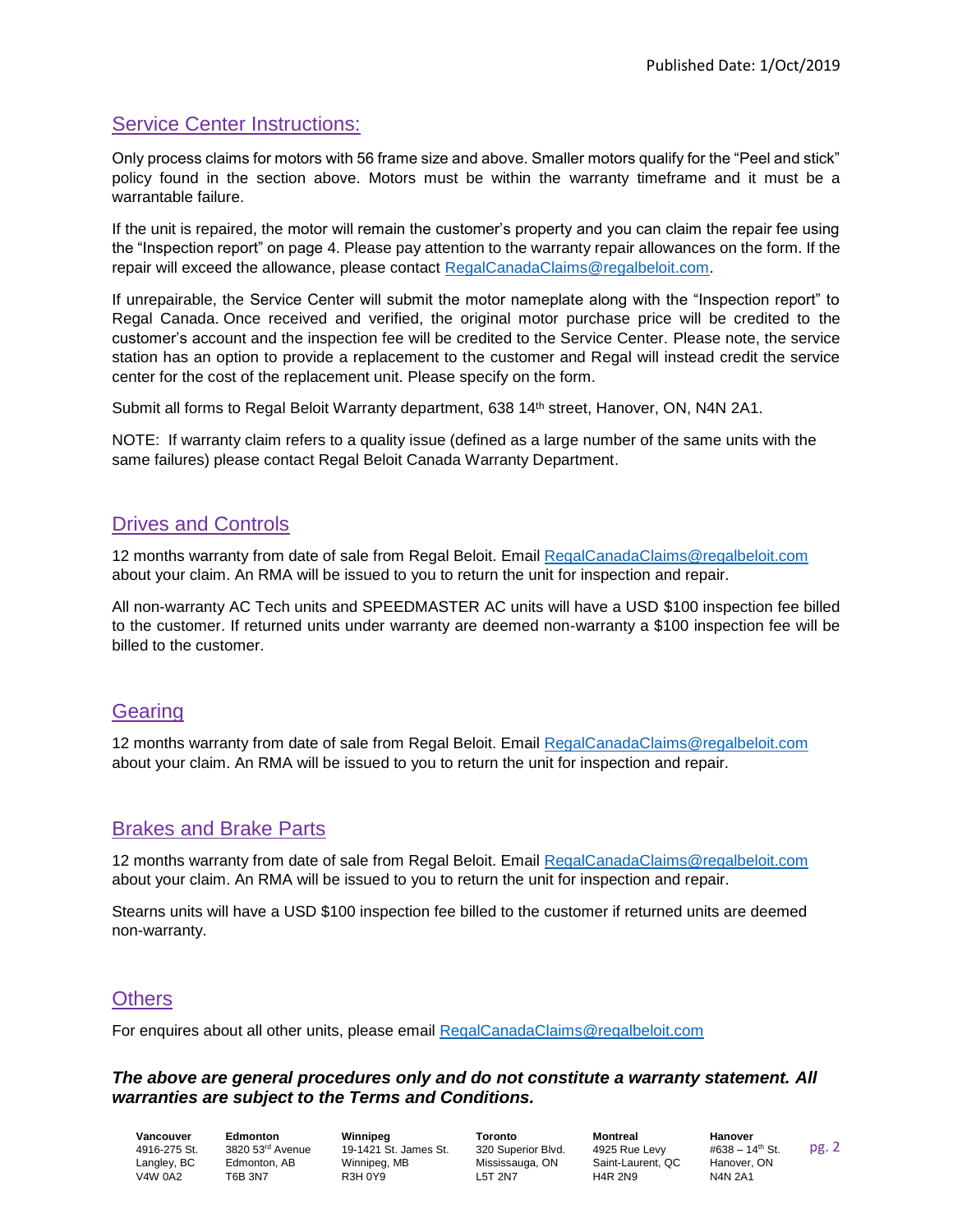

# **Regal Canada** OEM/"Peel & Stick" - Small Motor Warranty Claim Form

\*This form can only be used for warranties on small rolled steel motors (48 and below frames)\* \*Forms will only be accepted if they are accompanied with nameplates\*

Please mail the forms and nameplates to the following address: 638 14th Street, Hanover, ON N4N 2A1. For enquires, please email: RegalCanadaClaims@regalbeloit.com

**COMPANY:** DATE:

**COMPANY CONTACT:** 

**COMPANY ACCOUNT #:** 

| #  | <b>ITEM MODEL</b> | <b>DATE CODE</b> | <b>SERIAL#</b> | <b>DATE PUT</b><br><b>INTO SERVICE</b> | <b>DATE OF</b><br><b>FAILURE</b> | <b>DATE OF</b><br><b>INSPECTION</b> | <b>REASON(S) FOR FAILURE</b> | <b>DATE</b><br><b>PURCHASED</b> | <b>REFERENCE</b><br>(INVOICE, PURCHASE ORDER, CLAIM #, ETC) |
|----|-------------------|------------------|----------------|----------------------------------------|----------------------------------|-------------------------------------|------------------------------|---------------------------------|-------------------------------------------------------------|
|    |                   |                  |                |                                        |                                  |                                     |                              |                                 |                                                             |
|    |                   |                  |                |                                        |                                  |                                     |                              |                                 |                                                             |
|    |                   |                  |                |                                        |                                  |                                     |                              |                                 |                                                             |
|    |                   |                  |                |                                        |                                  |                                     |                              |                                 |                                                             |
| 5  |                   |                  |                |                                        |                                  |                                     |                              |                                 |                                                             |
| 6  |                   |                  |                |                                        |                                  |                                     |                              |                                 |                                                             |
|    |                   |                  |                |                                        |                                  |                                     |                              |                                 |                                                             |
| 8  |                   |                  |                |                                        |                                  |                                     |                              |                                 |                                                             |
| 9  |                   |                  |                |                                        |                                  |                                     |                              |                                 |                                                             |
| 10 |                   |                  |                |                                        |                                  |                                     |                              |                                 |                                                             |

| <b>For Regal Use Only</b>     |                         |                       |  |  |
|-------------------------------|-------------------------|-----------------------|--|--|
| <b>Warranty Processing #:</b> | <b>Completion Date:</b> | <b>Authorization:</b> |  |  |
|                               |                         |                       |  |  |

**Vancouver** 4916-275 St. Langley, BC V4W 0A2

**Edmonton**

Edmonton, AB T6B 3N7

3820 53rd Avenue **Winnipeg** 19-1421 St. James St. Winnipeg, MB R3H 0Y9

**Toronto** 320 Superior Blvd. Mississauga, ON L5T 2N7

**Montreal** 4925 Rue Levy Saint-Laurent, QC H4R 2N9

**Hanover** #638 –  $14^{th}$  St. Hanover, ON N4N 2A1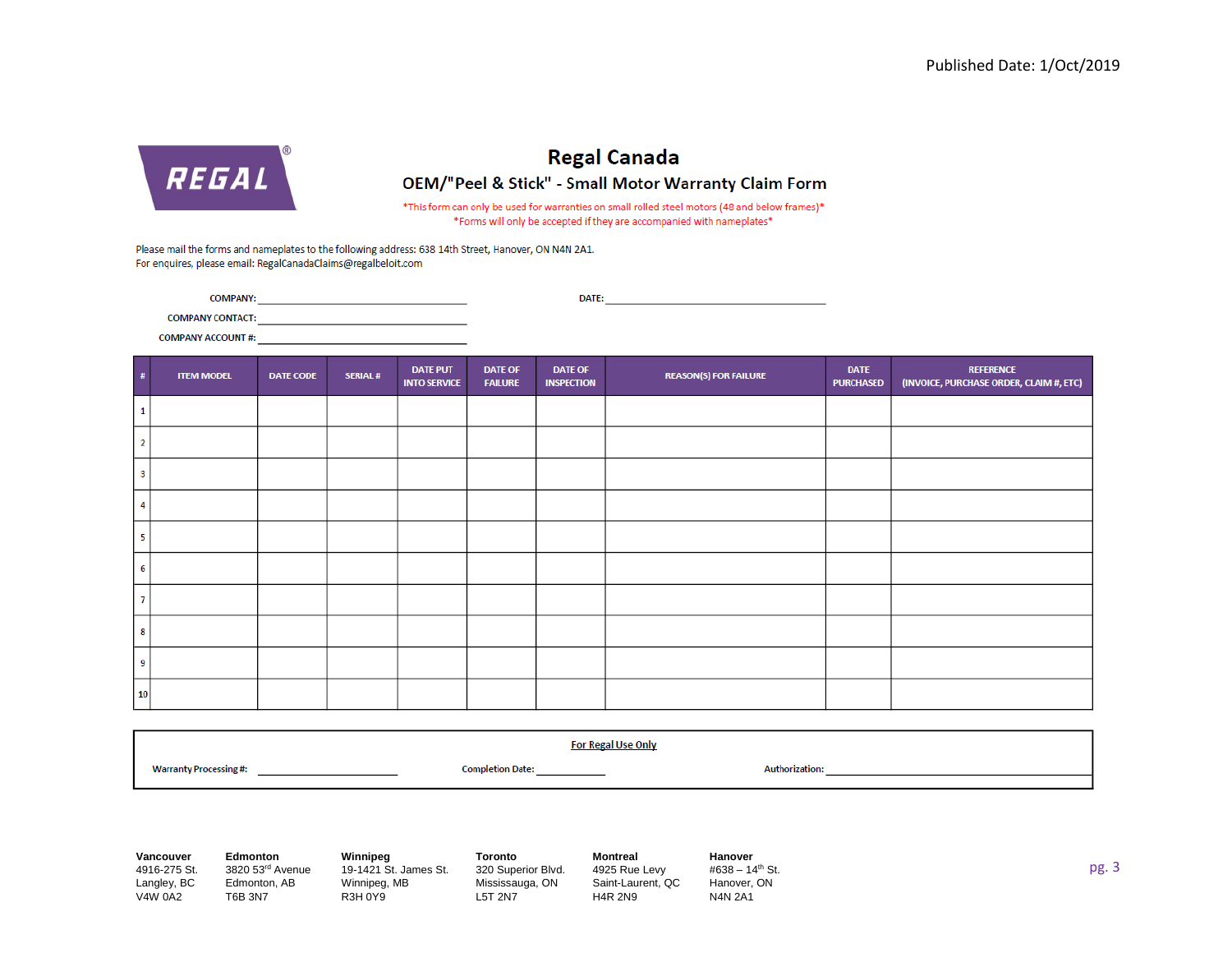

# **REGAL BELOIT CANADA**

SERVICE CENTRE INSPECTION REPORT

**PLEASE KEEP A COPY** 

|                                                                                                                                                                                                                                |                                                                                                                                                                                                                                |                                                                                         |                                                                                      |                                                          |                                                                                                                                                                                                                                | DATE: THE STATE OF THE STATE OF THE STATE OF THE STATE OF THE STATE OF THE STATE OF THE STATE OF THE STATE OF THE STATE OF THE STATE OF THE STATE OF THE STATE OF THE STATE OF THE STATE OF THE STATE OF THE STATE OF THE STAT |  |
|--------------------------------------------------------------------------------------------------------------------------------------------------------------------------------------------------------------------------------|--------------------------------------------------------------------------------------------------------------------------------------------------------------------------------------------------------------------------------|-----------------------------------------------------------------------------------------|--------------------------------------------------------------------------------------|----------------------------------------------------------|--------------------------------------------------------------------------------------------------------------------------------------------------------------------------------------------------------------------------------|--------------------------------------------------------------------------------------------------------------------------------------------------------------------------------------------------------------------------------|--|
| <b>SERVICE CENTRE</b>                                                                                                                                                                                                          |                                                                                                                                                                                                                                |                                                                                         |                                                                                      |                                                          | END USER: The contract of the contract of the contract of the contract of the contract of the contract of the contract of the contract of the contract of the contract of the contract of the contract of the contract of the  |                                                                                                                                                                                                                                |  |
| NAME: The contract of the contract of the contract of the contract of the contract of the contract of the contract of the contract of the contract of the contract of the contract of the contract of the contract of the cont |                                                                                                                                                                                                                                |                                                                                         |                                                                                      |                                                          |                                                                                                                                                                                                                                |                                                                                                                                                                                                                                |  |
|                                                                                                                                                                                                                                | ADDRESS: 2008 - 2009 - 2009 - 2009 - 2010 - 2010 - 2010 - 2010 - 2010 - 2010 - 2010 - 2010 - 2010 - 2010 - 20                                                                                                                  |                                                                                         |                                                                                      |                                                          |                                                                                                                                                                                                                                |                                                                                                                                                                                                                                |  |
|                                                                                                                                                                                                                                |                                                                                                                                                                                                                                |                                                                                         |                                                                                      |                                                          |                                                                                                                                                                                                                                |                                                                                                                                                                                                                                |  |
|                                                                                                                                                                                                                                |                                                                                                                                                                                                                                |                                                                                         |                                                                                      |                                                          |                                                                                                                                                                                                                                |                                                                                                                                                                                                                                |  |
|                                                                                                                                                                                                                                | CONTACT NAME: And the contract of the contract of the contract of the contract of the contract of the contract of the contract of the contract of the contract of the contract of the contract of the contract of the contract |                                                                                         |                                                                                      |                                                          | <b>MOTOR INFORMATION</b>                                                                                                                                                                                                       |                                                                                                                                                                                                                                |  |
|                                                                                                                                                                                                                                |                                                                                                                                                                                                                                |                                                                                         |                                                                                      | <b>DATE PUT</b>                                          |                                                                                                                                                                                                                                | <b>NAMEPLATE</b><br>DATE CODE* NAME OF STREET                                                                                                                                                                                  |  |
|                                                                                                                                                                                                                                |                                                                                                                                                                                                                                |                                                                                         |                                                                                      |                                                          | DATE OF FAILURE* NAMES AND THE OFFICERS AND THE OFFICERS AND THE STATE OF THE STATE OF THE STATE OF THE STATE OF THE STATE OF THE STATE OF THE STATE OF THE STATE OF THE STATE OF THE STATE OF THE STATE OF THE STATE OF THE S |                                                                                                                                                                                                                                |  |
|                                                                                                                                                                                                                                |                                                                                                                                                                                                                                |                                                                                         |                                                                                      | * All 3 dates must be provided for claim to be processed |                                                                                                                                                                                                                                |                                                                                                                                                                                                                                |  |
|                                                                                                                                                                                                                                |                                                                                                                                                                                                                                |                                                                                         |                                                                                      |                                                          |                                                                                                                                                                                                                                |                                                                                                                                                                                                                                |  |
|                                                                                                                                                                                                                                |                                                                                                                                                                                                                                |                                                                                         |                                                                                      | MFGR, OF                                                 |                                                                                                                                                                                                                                |                                                                                                                                                                                                                                |  |
|                                                                                                                                                                                                                                |                                                                                                                                                                                                                                |                                                                                         | <b>TYPE OF</b><br>DRIVEN MACHINE ___________                                         |                                                          |                                                                                                                                                                                                                                |                                                                                                                                                                                                                                |  |
|                                                                                                                                                                                                                                |                                                                                                                                                                                                                                |                                                                                         |                                                                                      |                                                          | <b>REMARKS AND/OR REPAIRS MADE/OR</b><br><b>ATTACH NAMEPLATE IF REPLACED</b>                                                                                                                                                   |                                                                                                                                                                                                                                |  |
|                                                                                                                                                                                                                                |                                                                                                                                                                                                                                |                                                                                         |                                                                                      |                                                          | (Nameplate must be attached if motor is replaced)                                                                                                                                                                              |                                                                                                                                                                                                                                |  |
|                                                                                                                                                                                                                                | $\boxtimes$ - CIRCLE ONE CONDITION RESPONSIBLE FOR FAILURE                                                                                                                                                                     |                                                                                         |                                                                                      |                                                          |                                                                                                                                                                                                                                |                                                                                                                                                                                                                                |  |
|                                                                                                                                                                                                                                | <b>N</b> - CHECK OTHER CONDITIONS FOUND                                                                                                                                                                                        |                                                                                         |                                                                                      |                                                          |                                                                                                                                                                                                                                |                                                                                                                                                                                                                                |  |
| <b>STATOR</b><br>11                                                                                                                                                                                                            | Shorted                                                                                                                                                                                                                        | <b>TERMINAL BOARD</b><br>51                                                             | <b>Contacts Rurned</b>                                                               |                                                          |                                                                                                                                                                                                                                |                                                                                                                                                                                                                                |  |
| 12<br>13                                                                                                                                                                                                                       | Open<br>Grounded                                                                                                                                                                                                               | 52<br>53                                                                                | Terminals Loose<br><b>Terminals Burned</b>                                           |                                                          |                                                                                                                                                                                                                                |                                                                                                                                                                                                                                |  |
| 14<br>15                                                                                                                                                                                                                       | Completely Burned<br>Phase Winding, Burned or                                                                                                                                                                                  |                                                                                         | <b>THERMAL PROTECTOR</b>                                                             |                                                          | SERVICE CENTER JOB NO. OR INVOICE NO.                                                                                                                                                                                          |                                                                                                                                                                                                                                |  |
| 16                                                                                                                                                                                                                             | Single Phased 3 ph, Winding<br>Main Winding Burned                                                                                                                                                                             | 61<br>62                                                                                | <b>Cycling or Premature Trip</b><br>Non-Resetting                                    | <b>QUANTITY</b>                                          | <b>PARTS USED PART NUMBER</b>                                                                                                                                                                                                  | <b>AMOUNT</b>                                                                                                                                                                                                                  |  |
| 17                                                                                                                                                                                                                             | Leads Broken or<br>Disconected                                                                                                                                                                                                 | <b>BEARINGS</b>                                                                         |                                                                                      |                                                          |                                                                                                                                                                                                                                |                                                                                                                                                                                                                                |  |
| 18                                                                                                                                                                                                                             | Leads Marked or Connected<br>Wrong                                                                                                                                                                                             | 75                                                                                      | Bearings Worn or Loose in<br>Housing                                                 |                                                          |                                                                                                                                                                                                                                |                                                                                                                                                                                                                                |  |
| <b>CAPACITOR</b><br>21                                                                                                                                                                                                         | Shorted                                                                                                                                                                                                                        | 76<br>77                                                                                | <b>Bearing Tight</b><br>Bearing Rough - Explain                                      |                                                          |                                                                                                                                                                                                                                |                                                                                                                                                                                                                                |  |
| 22                                                                                                                                                                                                                             | Open                                                                                                                                                                                                                           | 78                                                                                      | Rotor Rubs Stator                                                                    |                                                          |                                                                                                                                                                                                                                |                                                                                                                                                                                                                                |  |
| 30                                                                                                                                                                                                                             | <b>ROTOR &amp; SHAFT ASSEMBLY</b><br>Shorted                                                                                                                                                                                   | <b>HOUSING OR BRACKETS</b><br>Cracked or Broken<br>81<br><b>Bent or Distorted</b><br>82 |                                                                                      |                                                          |                                                                                                                                                                                                                                |                                                                                                                                                                                                                                |  |
| 31<br>34                                                                                                                                                                                                                       | Open<br>Shaft - Explain                                                                                                                                                                                                        | 83<br>84                                                                                | Damaged - Explain<br>Faulty Manufacture - Explain                                    |                                                          |                                                                                                                                                                                                                                |                                                                                                                                                                                                                                |  |
| 35<br>36                                                                                                                                                                                                                       | Fan Broken or Loose<br>Centrifugal Mechanism                                                                                                                                                                                   | <b>MISCELLANEOUS</b>                                                                    |                                                                                      | <b>LABOUR</b>                                            |                                                                                                                                                                                                                                |                                                                                                                                                                                                                                |  |
| 39                                                                                                                                                                                                                             | Out of Balance                                                                                                                                                                                                                 | 40<br>80                                                                                | <b>Brush Noise</b><br>Gear Box Problem                                               |                                                          | INSPECTION / HANDLING (Replacement Only)                                                                                                                                                                                       |                                                                                                                                                                                                                                |  |
| <b>SWITCH</b><br>41                                                                                                                                                                                                            | Out of Adjustment                                                                                                                                                                                                              | 88<br>91<br>92<br>93<br>94<br>95                                                        | Loose or Cracked Magnets<br>Magnetic Noise<br>Mechanical Noise<br>Excessive End-Play | GST / QST                                                |                                                                                                                                                                                                                                |                                                                                                                                                                                                                                |  |
| 42<br>43                                                                                                                                                                                                                       | Damaged<br>Contacts Burned<br>Contacts Loose or Missing<br>Lead Burned or Broken                                                                                                                                               |                                                                                         |                                                                                      | <b>TOTAL BILLING</b>                                     |                                                                                                                                                                                                                                |                                                                                                                                                                                                                                |  |
| 44<br>45                                                                                                                                                                                                                       |                                                                                                                                                                                                                                |                                                                                         | <b>Base or Mounting Parts</b><br>Wrong Speed or Rotation                             | GST/QST #                                                |                                                                                                                                                                                                                                |                                                                                                                                                                                                                                |  |
| 46<br>47                                                                                                                                                                                                                       | Relay - Explain<br><b>Rotating Malfunctions</b>                                                                                                                                                                                | 97<br>96                                                                                | Nameplate Incorrect<br>Other - Explain                                               |                                                          |                                                                                                                                                                                                                                |                                                                                                                                                                                                                                |  |
| <b>FOR REGAL USE ONLY</b><br>Warranty Processing # Service Centre Account # Credit Inspection Fee:                                                                                                                             |                                                                                                                                                                                                                                |                                                                                         |                                                                                      |                                                          |                                                                                                                                                                                                                                |                                                                                                                                                                                                                                |  |
|                                                                                                                                                                                                                                |                                                                                                                                                                                                                                |                                                                                         |                                                                                      |                                                          |                                                                                                                                                                                                                                |                                                                                                                                                                                                                                |  |
|                                                                                                                                                                                                                                |                                                                                                                                                                                                                                |                                                                                         | Authorization:                                                                       |                                                          |                                                                                                                                                                                                                                | Date:                                                                                                                                                                                                                          |  |
|                                                                                                                                                                                                                                |                                                                                                                                                                                                                                |                                                                                         |                                                                                      |                                                          | (Please Print)                                                                                                                                                                                                                 |                                                                                                                                                                                                                                |  |

**Vancouver** 4916-275 St. Langley, BC V4W 0A2

**Edmonton** 3820 53rd Avenue Edmonton, AB T6B 3N7

**Winnipeg** 19-1421 St. James St. Winnipeg, MB R3H 0Y9

**Toronto** 320 Superior Blvd. Mississauga, ON L5T 2N7

**Montreal** 4925 Rue Levy Saint-Laurent, QC H4R 2N9

**Hanover** #638 - 14<sup>th</sup> St. Hanover, ON N4N 2A1